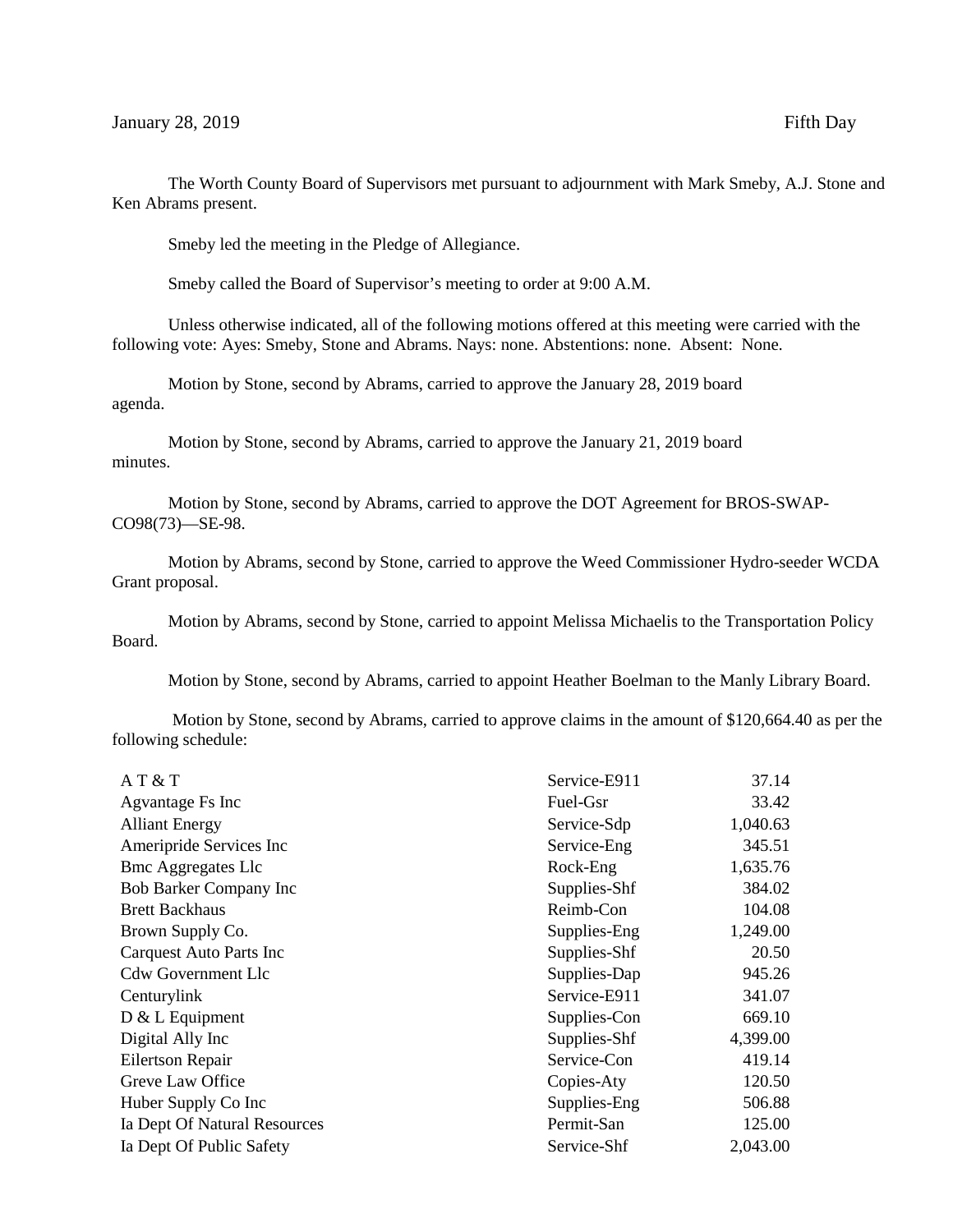| Ia Secretary Of State                                 | Service-Aud         | 1,001.35  |
|-------------------------------------------------------|---------------------|-----------|
| Ia Weed Commissioner's Assoc                          | Edu-Eng             | 140.00    |
| Interstate Batteries Of Upper Iowa                    | Supplies-Eng        | 125.95    |
| <b>Isac</b>                                           | Edu-Con             | 250.00    |
| J & J Machining Welding & Fabricating                 | Supplies-Eng        | 612.00    |
| Jacob Hanson                                          | Reimb-Trs           | 379.28    |
| <b>Joel Rohne</b>                                     | Mileage-It/Gis      | 197.78    |
| Joe's Collision & Performance Inc                     | Service-Shf         | 66.83     |
| Johnson Controls Fire Protection Lp                   | Service-Gsr         | 11,075.00 |
| <b>Johnson Vinyl Graphics</b>                         | Service-Shf         | 225.00    |
| <b>Knudtson Automotive Service</b>                    | Service-Shf         | 59.66     |
| Lair's 66                                             | Fuel-Eng            | 40.00     |
| <b>Lawson Products Inc</b>                            | Parts-Eng           | 2,218.40  |
| Manly Fire Dept                                       | <b>Training-Ems</b> | 63.00     |
| <b>Manly Junction Signal</b>                          | Service             | 736.56    |
| Marco Technologies Llc                                | Service-Shf         | 153.90    |
| Me Bulbs                                              | Parts-Eng           | 779.36    |
| Mediacom                                              | Service-Gsr         | 209.95    |
| Menards Inc                                           | Supplies-Eng        | 119.94    |
| Mike's Automotive                                     | Service-Shf         | 249.28    |
| <b>Motorola Solutions Inc</b>                         | Supplies-Phd        | 4,880.10  |
| <b>Nelson Family Trust</b>                            | Rent-Shf            | 300.00    |
| Niacog                                                | Service-Tra         | 5,310.53  |
| North Central Iowa Regional Economic & Port Authority | Service-Ndp         | 5,260.17  |
| North Iowa Distributing                               | Supplies-Gsr        | 655.00    |
| Northwood Anchor Inc                                  | Service             | 1,561.00  |
| Northwood Electric Inc                                | Service-Eng         | 143.18    |
| Northwood Fire Department                             | Training-Ems        | 2,885.85  |
| Nsb Bank                                              | Supplies-Trs        | 163.09    |
| Nuss Truck & Equipment Inc                            | Parts-Eng           | 387.37    |
| Pathology Assoc Of Mason City                         | Service-Mex         | 1,500.00  |
| Peopleservice Inc                                     | Service-Wat & Wwt   | 15,758.70 |
| <b>Pinnacle Quality Insight</b>                       | Service-Phd         | 154.50    |
| Plunkett's Pest Control Inc                           | Service-Ema         | 30.00     |
| Quality Mobile Home/Maintenance Llc                   | Rent-Soc            | 150.00    |
| R80 Llc                                               | Fuel-Eng            | 78.78     |
| Reinhart Food Service Llc                             | Supplies-Shf        | 525.24    |
| St Ansgar Plumbing & Heating, Inc                     | Service-Con         | 65.00     |
| <b>Staples Credit Plan</b>                            | Supplies            | 695.07    |
| <b>Staples Credit Plan</b>                            | Supplies-Phd        | 48.83     |
| State Hygienic Laboratory                             | Service-San         | 25.00     |
| Teresa Olson                                          | Reimb-Rec           | 456.80    |
| The Sidwell Company                                   | Service-Dap         | 1,320.00  |
| Us Cellular                                           | Service-Eng         | 26.80     |
| <b>Usa Blue Book</b>                                  | Supplies-Wat        | 3,131.33  |
| Ver Helst Snyder Drug                                 | Supplies-Shf        | 322.79    |
| Verizon Wireless                                      | Service-Eng         | 494.15    |
| Visa                                                  | Service-Ema         | 1,409.57  |
| Watson & Ryan Plc                                     | Service-Asr         | 525.00    |
|                                                       |                     |           |